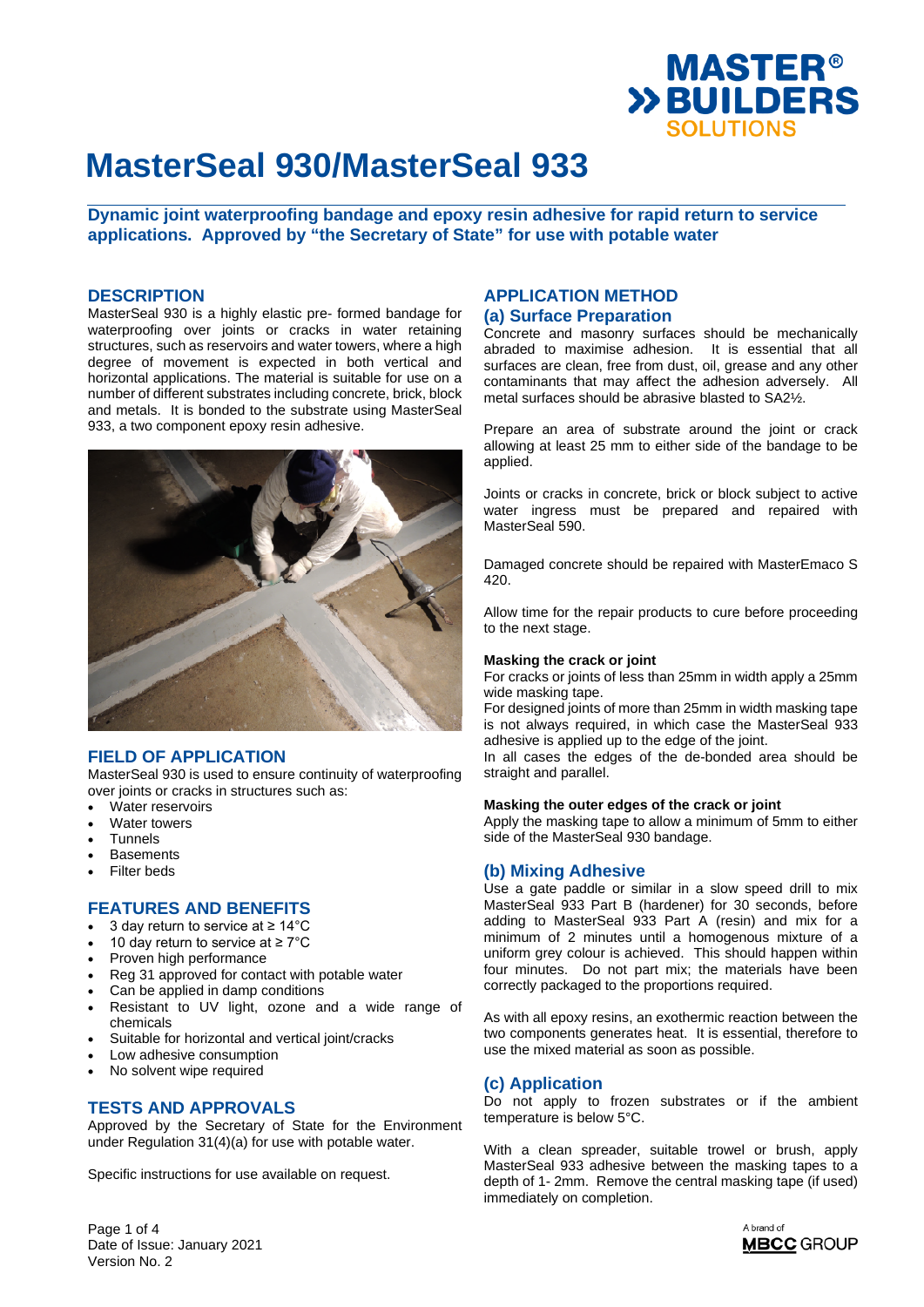

**Dynamic joint waterproofing bandage and epoxy resin adhesive for rapid return to service applications. Approved by "the Secretary of State" for use with potable water** 

Centrally position the MasterSeal 930 bandage onto the MasterSeal 933 adhesive pushing it firmly with a spatula, or trowel, to remove trapped air and ensure full contact.

Run a straight edge down the sides of the bandage to ensure a full bond. Overlap the edges of the bandage with 5mm of MasterSeal 933 adhesive applied at a depth of 1-2 mm to encapsulate the edges of the bandage. Remove the masking tapes and clean off all excess adhesive from surrounding areas.

Where required the MasterSeal 930 bandage can be joined by heat welding. Ensure a minimum overlap of 25mm.

## **CURING**

Full hardening of MasterSeal 933 adhesive is generally achieved after 2 to 3 days dependent upon the ambient temperature.

For information on return to service times for potable water applications see the cure curve data on the table below.

### **PACKAGING**

MasterSeal 930 bandage is available in the following widths and thickness:

100mm (wide) x 1mm (thick) x 20m (length) 150mm (wide) x 1mm (thick) x 20m (length) 200mm (wide) x 1 mm (thick) x 20m (length) 200mm (wide) x 2mm (thick) x 20m (length)

MasterSeal 933 adhesive is a 2-component, 5 kg unit.

## **COVERAGE**

| Bandage width                                                       | Linear metres per kg                                                                         |  |  |
|---------------------------------------------------------------------|----------------------------------------------------------------------------------------------|--|--|
| $100$ mm                                                            | 3.5 - 7.0 metres                                                                             |  |  |
| 150 <sub>mm</sub>                                                   | $2.6 - 5.2$ metres                                                                           |  |  |
| 200 <sub>mm</sub>                                                   | $1.7 - 3.5$ metres                                                                           |  |  |
| Bandage width<br>$100$ mm<br>150 <sub>mm</sub><br>200 <sub>mm</sub> | Linear metres per 5 kg pack<br>17.5 - 35.0 metres<br>13.0 - 26.0 metres<br>8.4 - 17.5 metres |  |  |
| Bandage width                                                       | Adhesive per 1 metre length of<br>bandage                                                    |  |  |
| 100 <sub>mm</sub>                                                   | 0.15 - 0.3 kg                                                                                |  |  |
| 150 <sub>mm</sub>                                                   | 0.22- 0.45 kg                                                                                |  |  |
| 200 <sub>mm</sub>                                                   | 0.30 - 0.6 kg                                                                                |  |  |

A 5kg pack yields approximately 3.6 litres of adhesive. Coverage will vary dependent upon substrate profile and condition.

## **CLEAN UP AND STORAGE**

Immediately after use all tools and equipment can be cleaned using a suitable solvent. Please note the solvent should not be used in a confined space or where spillages could come into contact with potable water.

Hardened adhesive can only be removed mechanically.

In reservoir applications wipe clean with a clean, lint free, cloth and potable water only. Repeat as necessary.

### **STORAGE**

All materials are to be stored under cover, clear of the ground in dry, frost-free conditions. Rolls of MasterSeal 930 bandage must be stacked on end no more than 4 boxes high.

#### **SHELF LIFE**

Rotate stock in order not to exceed the shelf life of 12 months for adhesive and 24 months for bandage.

## **HANDLING AND TRANSPORT**

Usual preventive measures for the handling of chemical products should be observed when using this product, for example do not eat, smoke or drink while working and wash hands when taking a break or when the job is completed.

Specific safety information referring the handling and transport of this product can be found in the Material Safety Data Sheet. For full information on Health and Safety matters regarding this product the relevant Health and Safety Data Sheet should be consulted.

Disposal of product and its container should be carried out according to the local legislation in force. Responsibility for this lies with the final owner of the product.

# **CONTACT DETAILS**

Master Builders Solutions UK Ltd 19 Broad Ground Road Lakeside Redditch Worcestershire B98 8YP Tel: +44 (0) 1527 512255 Fax +44 (0) 1527 503576 [www.master-builders-solutions.com/en-gb](http://www.master-builders-solutions.com/en-gb)

© Master Builders Solutions UK Ltd

Page 2 of 4 Date of Issue: January 2021 Version No. 2

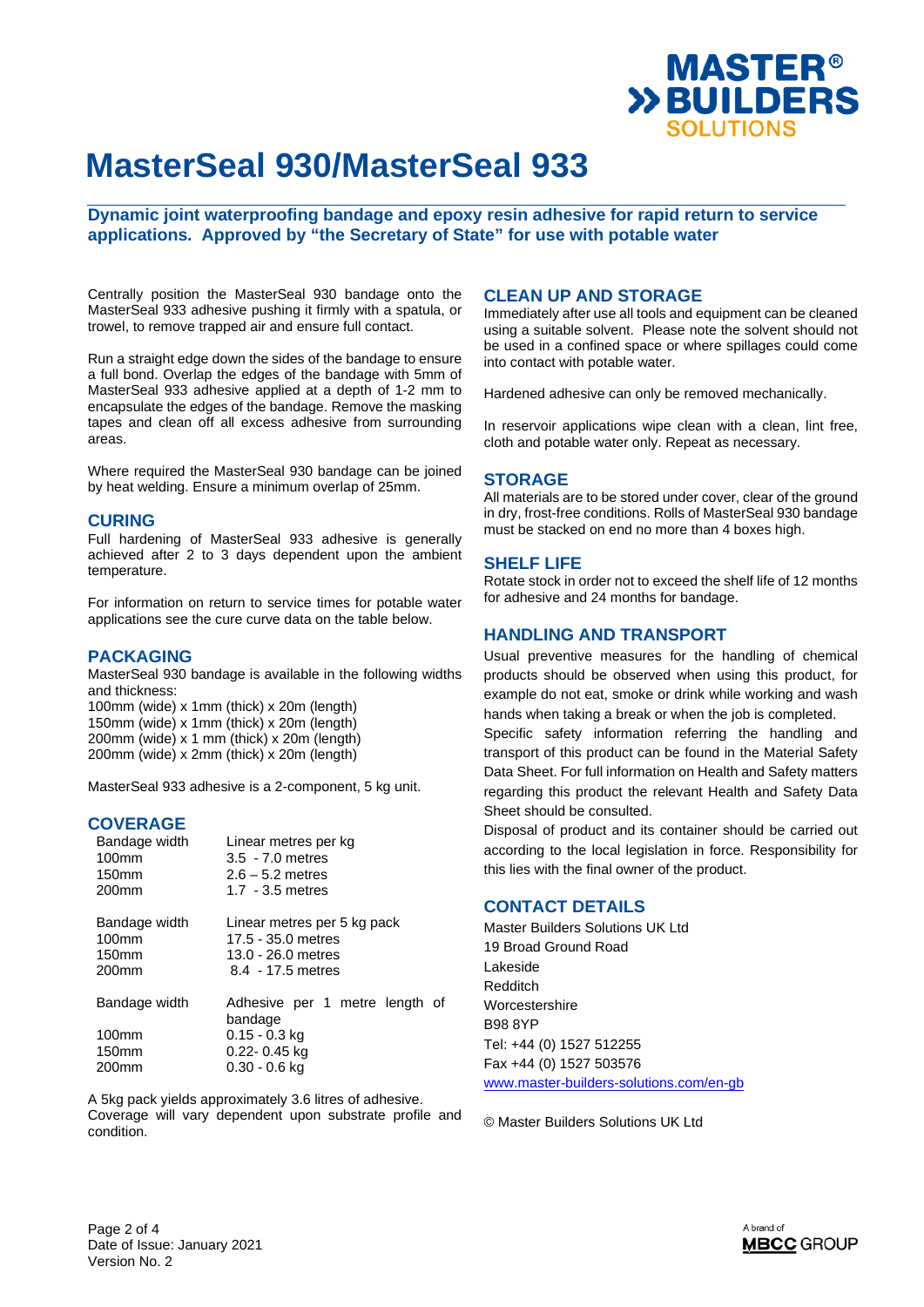

**Dynamic joint waterproofing bandage and epoxy resin adhesive for rapid return to service applications. Approved by "the Secretary of State" for use with potable water** 

| <b>Product Data</b>                                           |                   |                       |
|---------------------------------------------------------------|-------------------|-----------------------|
| <b>Property</b>                                               | Unit              | Data                  |
| Colours – MasterSeal 933 adhesive & MasterSeal<br>930 Bandage |                   | <b>Light Grey</b>     |
| <b>MasterSeal 933 Adhesive</b>                                |                   |                       |
| Density of mixed material                                     | kg/m <sup>3</sup> | Approx. 1400          |
| Mixing time                                                   | minutes           | Approx. 2             |
| Working time                                                  | minutes           | 30 (+20°C)            |
| Adhesion to concrete                                          | N/mm <sup>2</sup> | $\geq 3.0$            |
| <b>MasterSeal 930 Bandage</b>                                 |                   |                       |
|                                                               | $\%$              | 400 (1 mm thickness)  |
| Elongation at break                                           |                   | 500 (2 mm thickness)  |
|                                                               | N                 | 24.0 (1 mm thickness) |
| Tear resistance                                               |                   | 40.0 (2 mm thickness) |